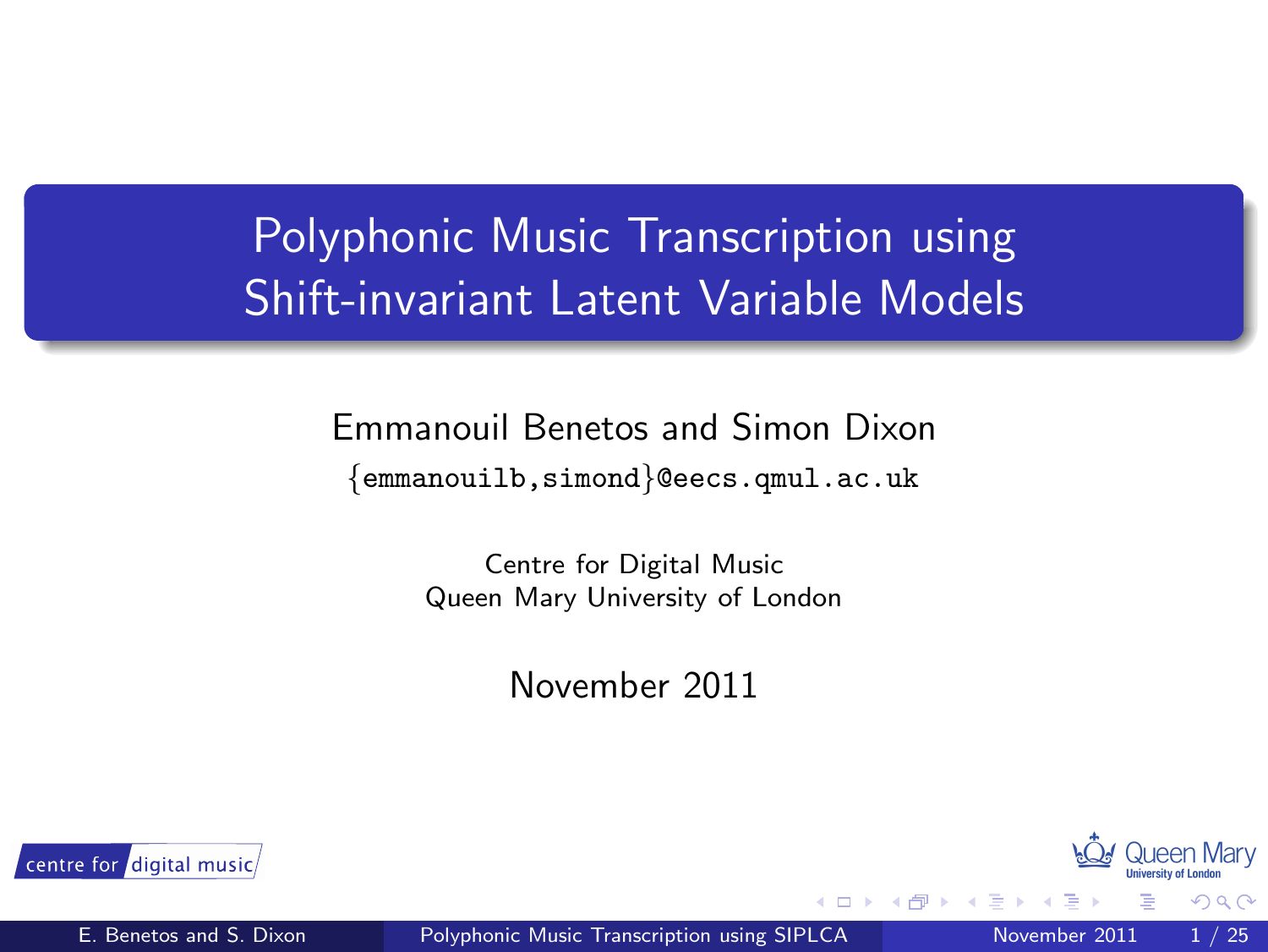## Centre for Digital Music

#### Centre for Digital Music (c4dm):

- Formed in 2003
- About 50 full-time members  $\bullet$ (academic staff, research staff, research students)
- **•** Research areas:
	- Music informatics
	- Machine listening
	- Audio engineering
	- Interactional sound & music  $\bullet$
	- Music cognition



 $\Omega$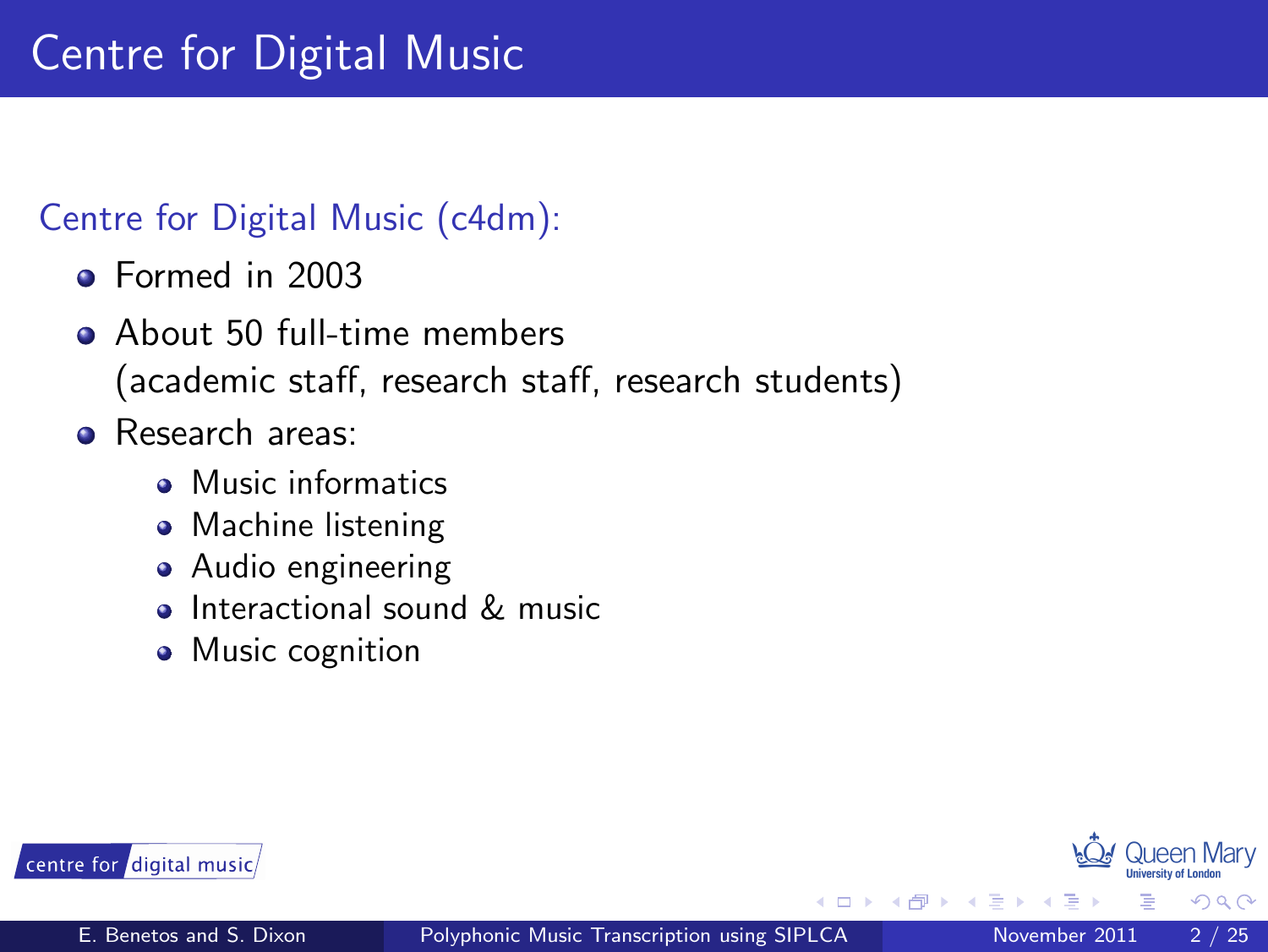### **[Introduction](#page-3-0)**

- 2 [SIPLCA-based Transcription System](#page-8-0)
- 3 [HMM-constrained SIPLCA for pitch detection](#page-13-0)
- 4 [HMM-constrained SIPLCA for multi-pitch detection](#page-21-0)
- 5 [Conclusions and Future Work](#page-24-0)





 $\Omega$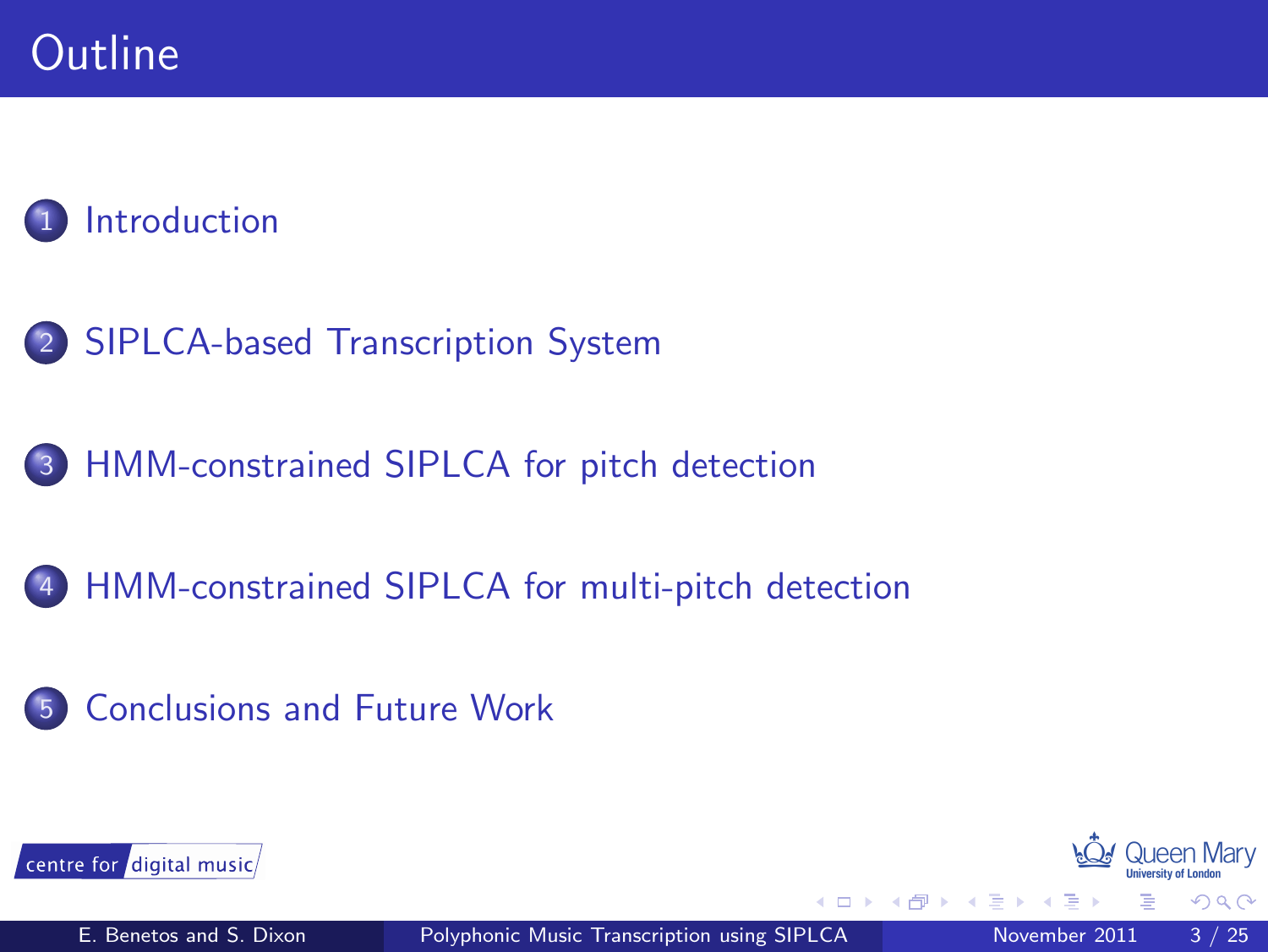# Introduction (1)

Automatic music transcription:



centre for digital music

Queen Mary

<span id="page-3-0"></span> $2Q$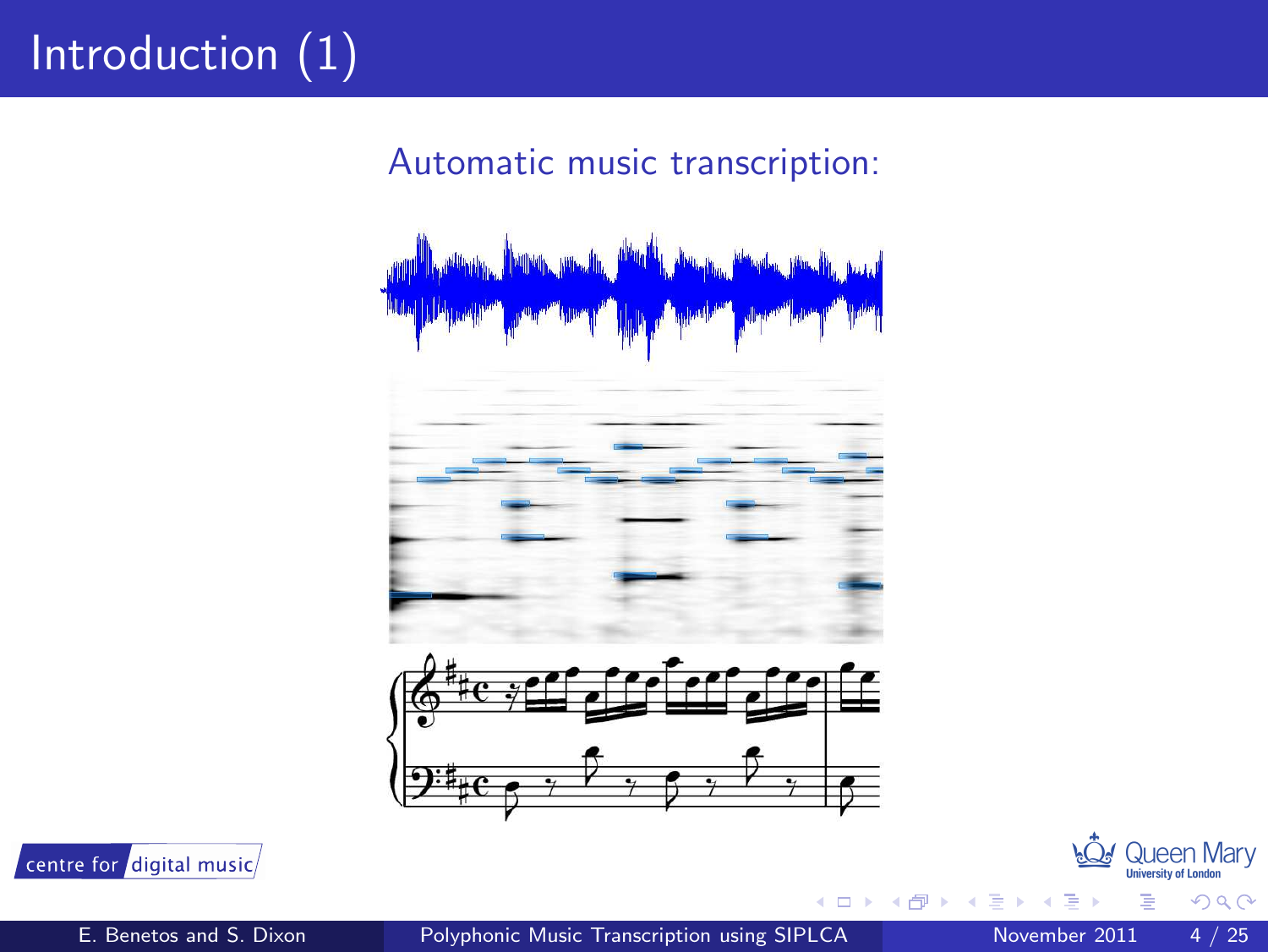# Introduction (2)

#### **•** Applications:

- Music information retrieval
- Interactive music systems
- Computational musicology

#### Subtasks:

- **Pitch estimation**
- Onset/offset detection
- Instrument identification  $\Delta$
- Rhythmic parsing
- $\bullet$  Identification of dynamics/expression
- Typesetting
- **Core problem: Multi-pitch estimation**
- Still remains an open problem



 $\Omega$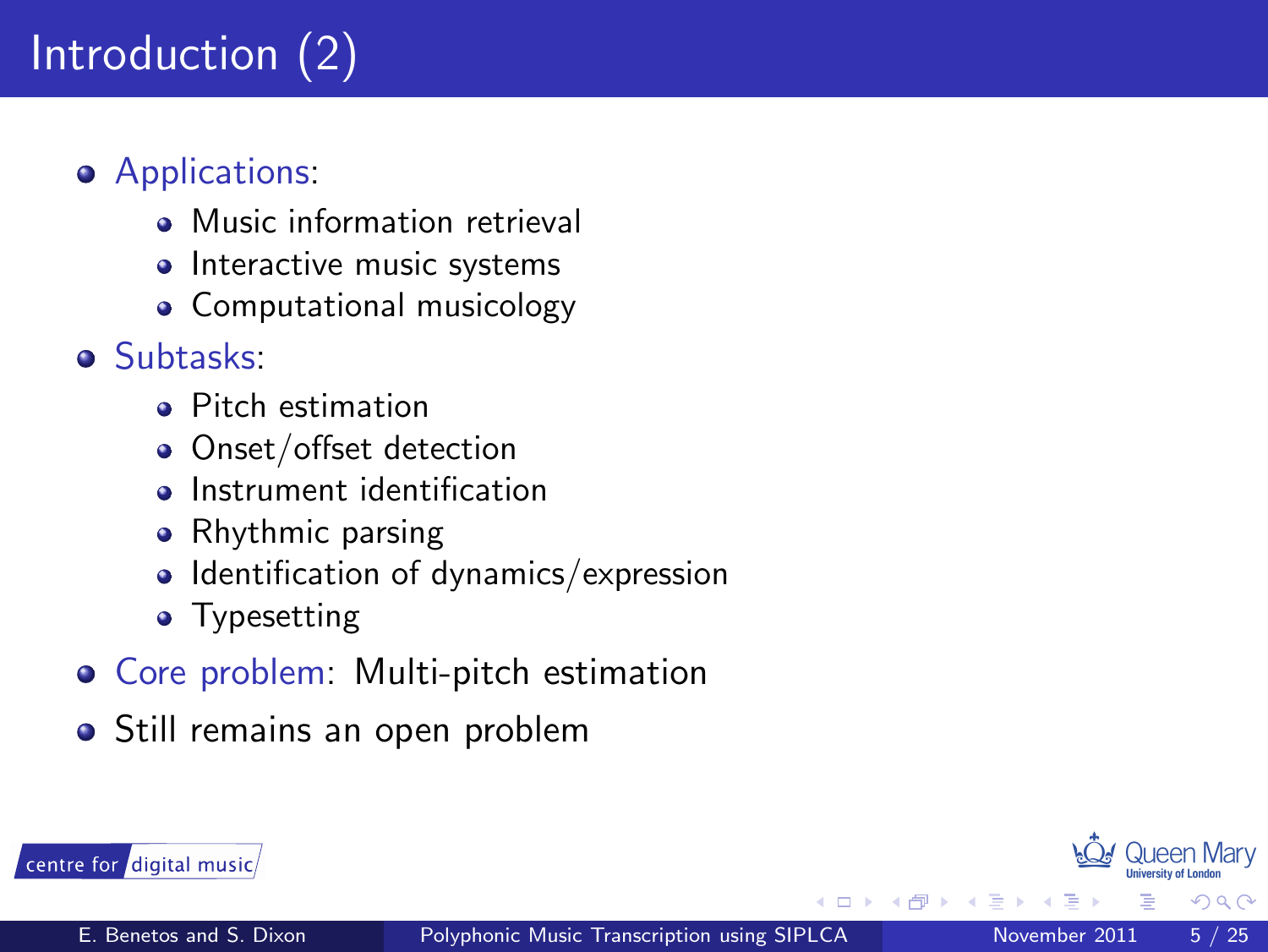Probabilistic Latent Component Analysis (PLCA): probabilistic version of NMF, easy to generalize and interpret:

$$
P(\omega, t) = P(t) \sum_{z} P(\omega|z) P(z|t)
$$
 (1)

 $P(\omega, t)$  is the input spectrogram,  $P(t)$  the frame energy,  $P(\omega|z)$  the spectral template for each component, and  $P(z|t)$  the component gain.

Unknown parameters estimated via EM algorithm  $\bullet$ 



 $\cap$  Q  $\cap$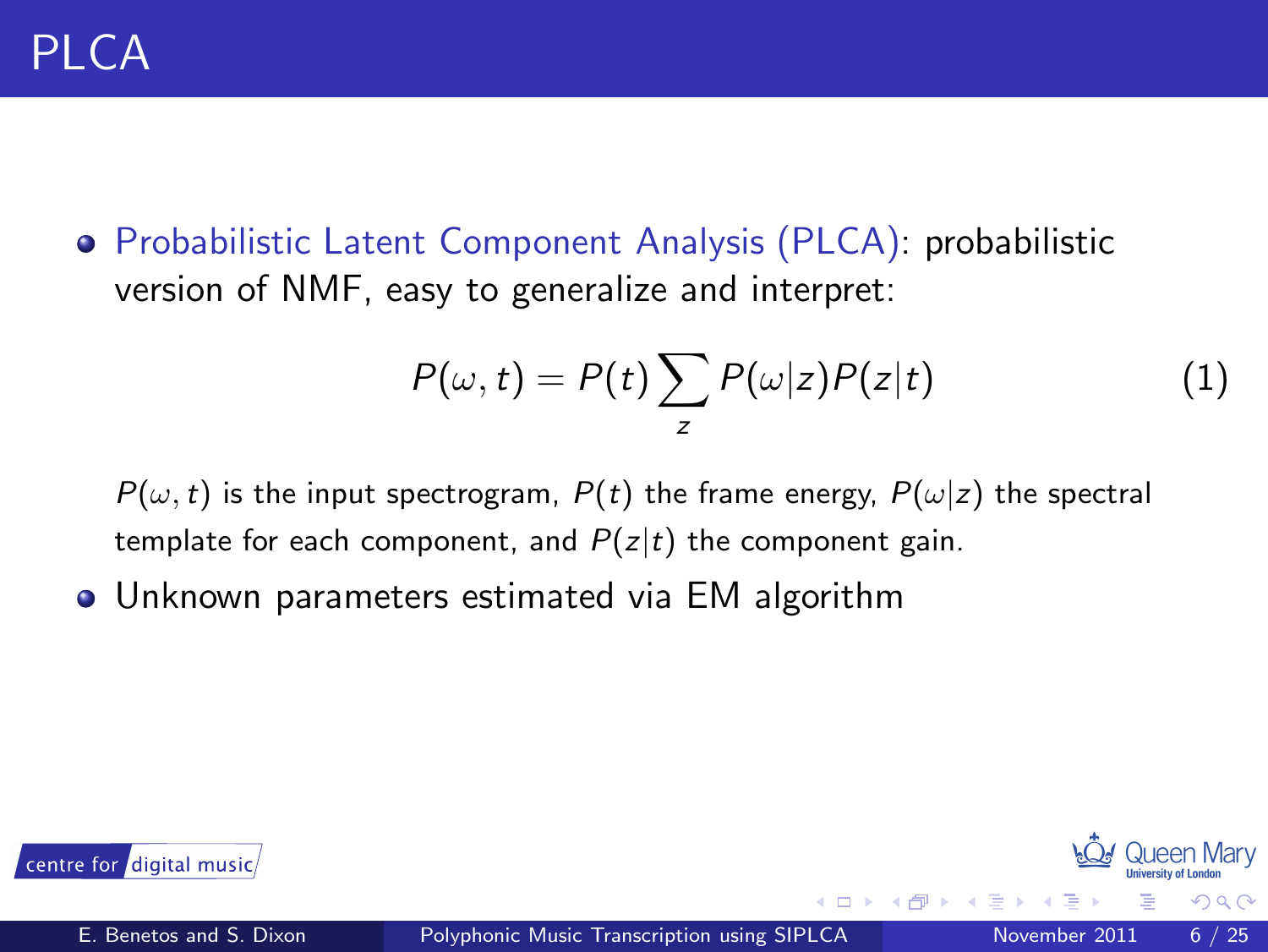Shift-Invariant Probabilistic Latent Component Analysis (SIPLCA) (Smaragdis09): extract shift-invariant structures in non-negative data

$$
P(\omega, t) = \sum_{z} P(z)P(\omega|z) *_{\omega} P(f, t|z)
$$
 (2)

 $P(\omega, t)$  is the log-frequency spectrogram,  $P(z)$  the source prior, and  $P(f, z|t)$ pitch impulse distribution.

**•** Systems for multi-pitch estimation expanding on SIPLCA in Mysore09, Fuentes11



 $\Omega$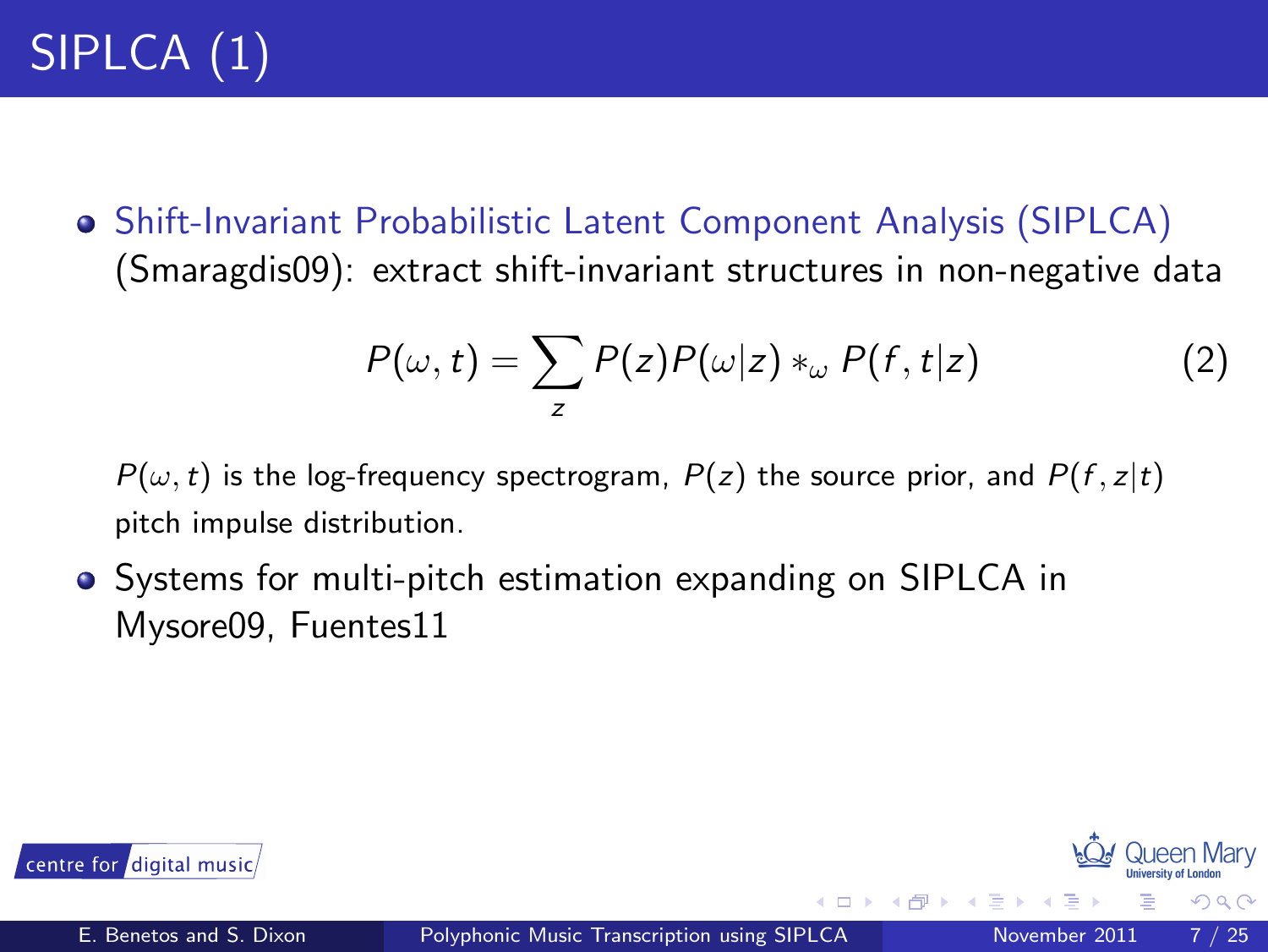#### Figure: SIPLCA example for a violin glissando



centre for digital music

 $\leftarrow$ 

Queen Marv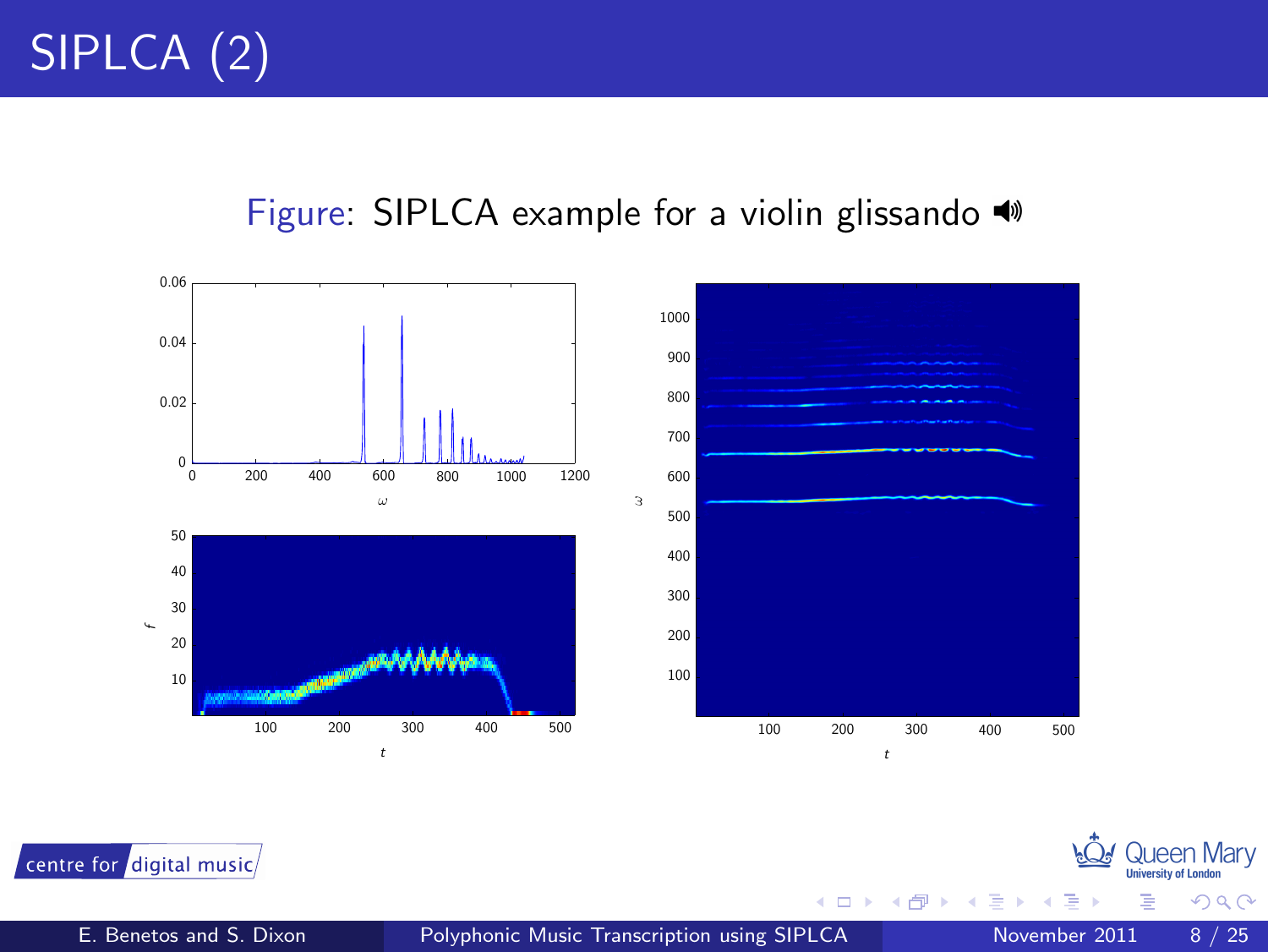## SIPLCA-based Transcription System (1)

E. Benetos and S. Dixon, "Multiple-instrument polyphonic music transcription using a convolutive probabilistic model", in SMC 2011. (+MIREX11 participation)



- Motivation: framework with multiple templates per pitch, instrument
- Contribution of each instrument source is pitch- and time-dependent
- Supports frequency modulations and tuning changes

centre for digital music

**100 Queen Mary** 

<span id="page-8-0"></span> $\Omega$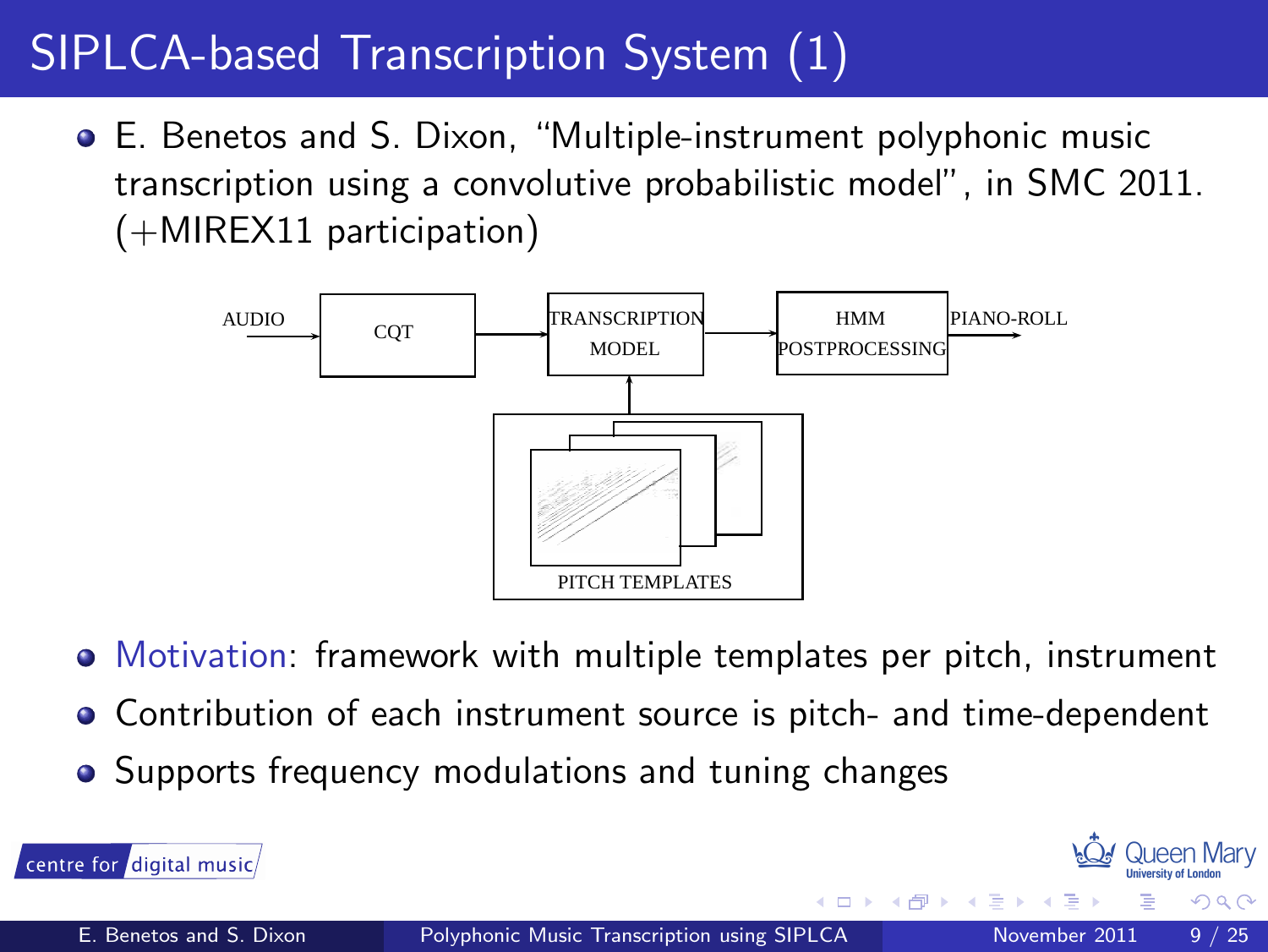#### **o** Transcription model:

$$
V_{\omega,t} \approx P(\omega,t) = P(t) \sum_{p,s} P(\omega|s,p) *_{\omega} P(f|p,t) P(s|p,t) P(p|t) \tag{3}
$$

 $P(\omega, t)$ : input log-frequency spectrogram  $P(t)$ : frame energy  $P(\omega|s, p)$ : spectral templates for instrument s and pitch p  $P(f | p, t)$ : pitch impulse distribution  $P(s|p, t)$ : time- and pitch-dependent instrument contribution  $P(p|t)$ : piano-roll transcription.

- Shifting for each template spans one semitone
- Unknown parameters estimated using EM algorithm



 $\Omega$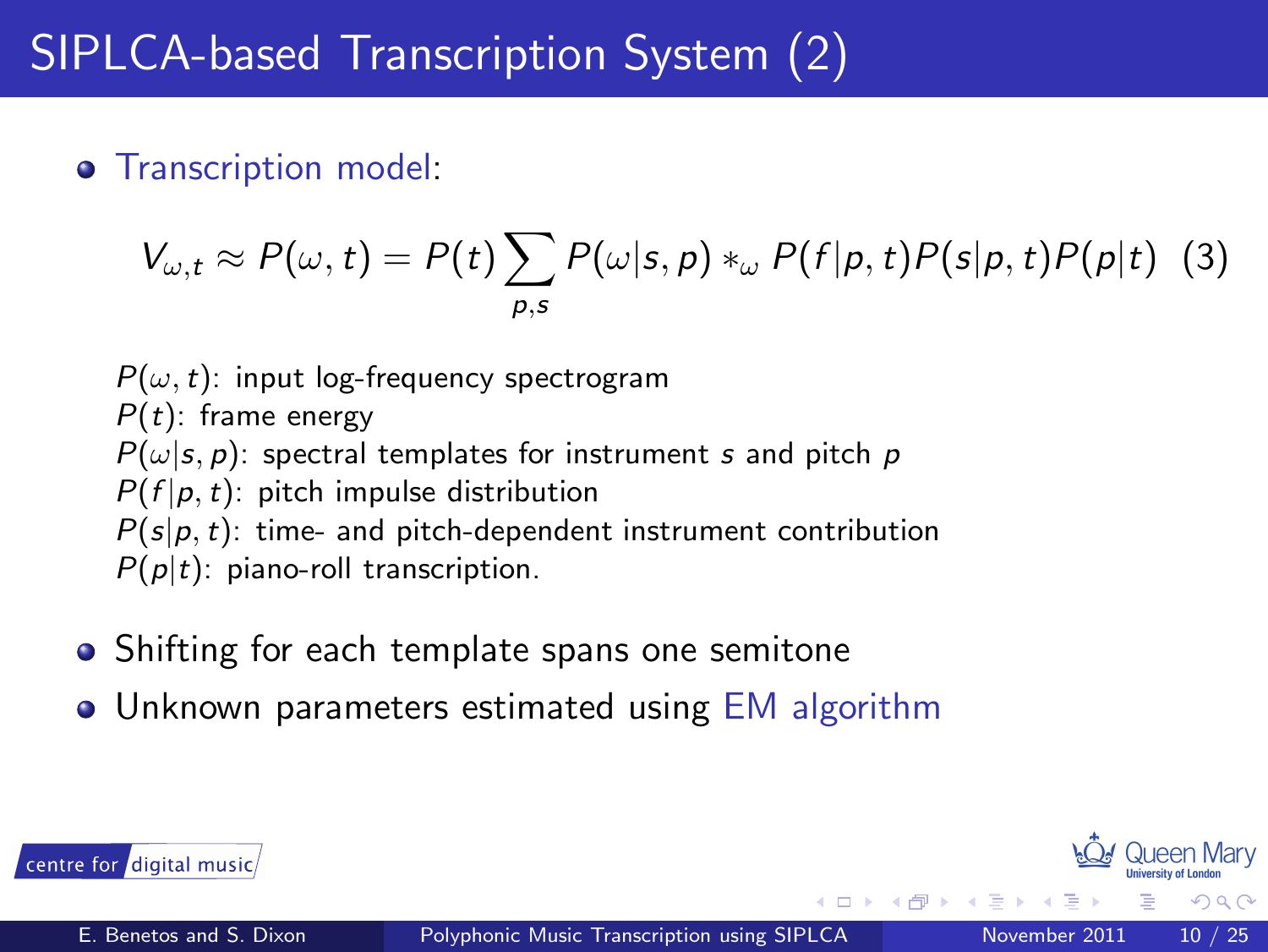Pitch template extraction: MAPS and RWC databases, using PLCA

| Instrument  | Lowest note | <b>Highest note</b> |
|-------------|-------------|---------------------|
| Cello       | 26          | 81                  |
| Clarinet    | 50          | 89                  |
| Flute       | 60          | 96                  |
| Guitar      | 40          | 76                  |
| Harpsichord | 28          | 88                  |
| Oboe        | 58          | 91                  |
| Organ       | 36          | 91                  |
| Piano       | 21          | 108                 |
| Violin      | 55          | 100                 |

Table: MIDI note range of the extracted instrument templates.



**100 Queen Mary** 

 $\Omega$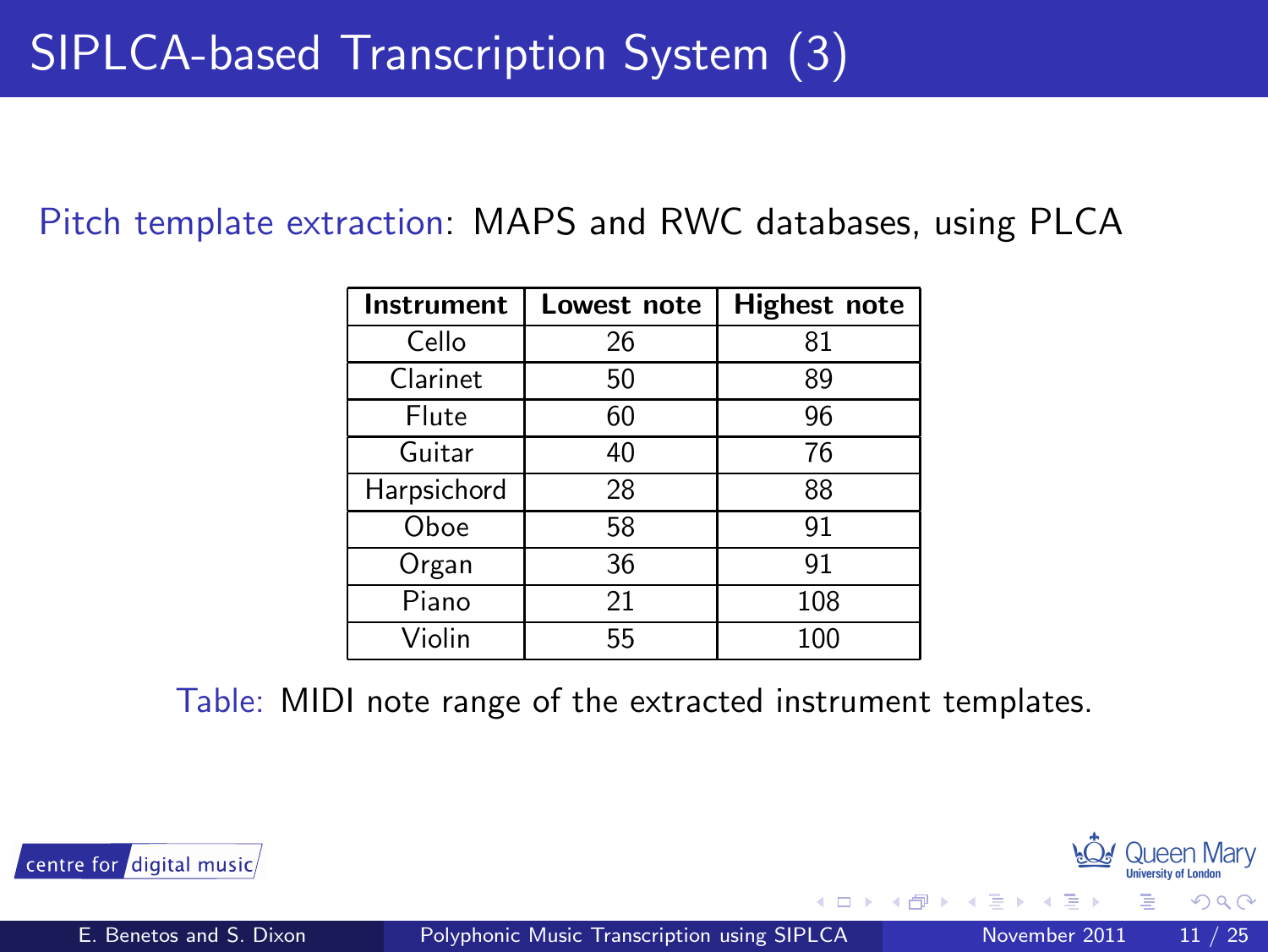#### • Sparsity encouraged on:

- $\bullet$   $P(p|t)$  few notes active for each time frame
- $\bullet$   $P(s|p,t)$  each note produced by few instruments
- Postprocessing on  $P(p, t) = P(t)P(p|t)$  using on/off HMMs for each pitch (note smoothing/tracking)
- State priors and transitions computed from RWC database MIDI files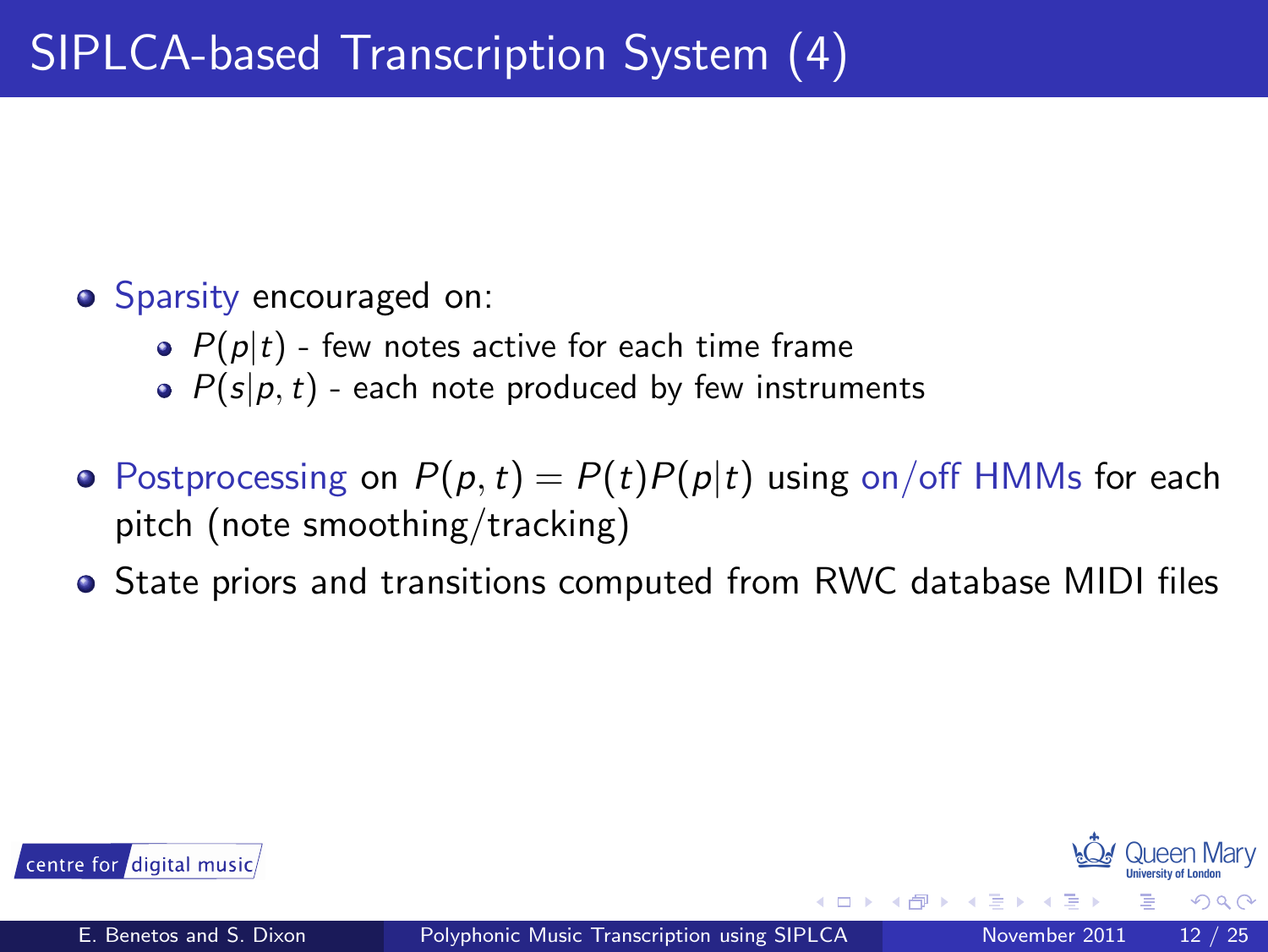## SIPLCA-based Transcription System (5)



Figure: The time-pitch representation  $P(f, t)$  for RWC-MDB-C-2001 No. 12 (string quartet). Original recording:  $\blacklozenge$  Synthesized transcription:  $\blacklozenge$ More examples: http://www.eecs.qmul.ac.uk/∼emmanouilb/transcription.html

**100 Queen Mary** 

 $Q \cap$ 

centre for digital music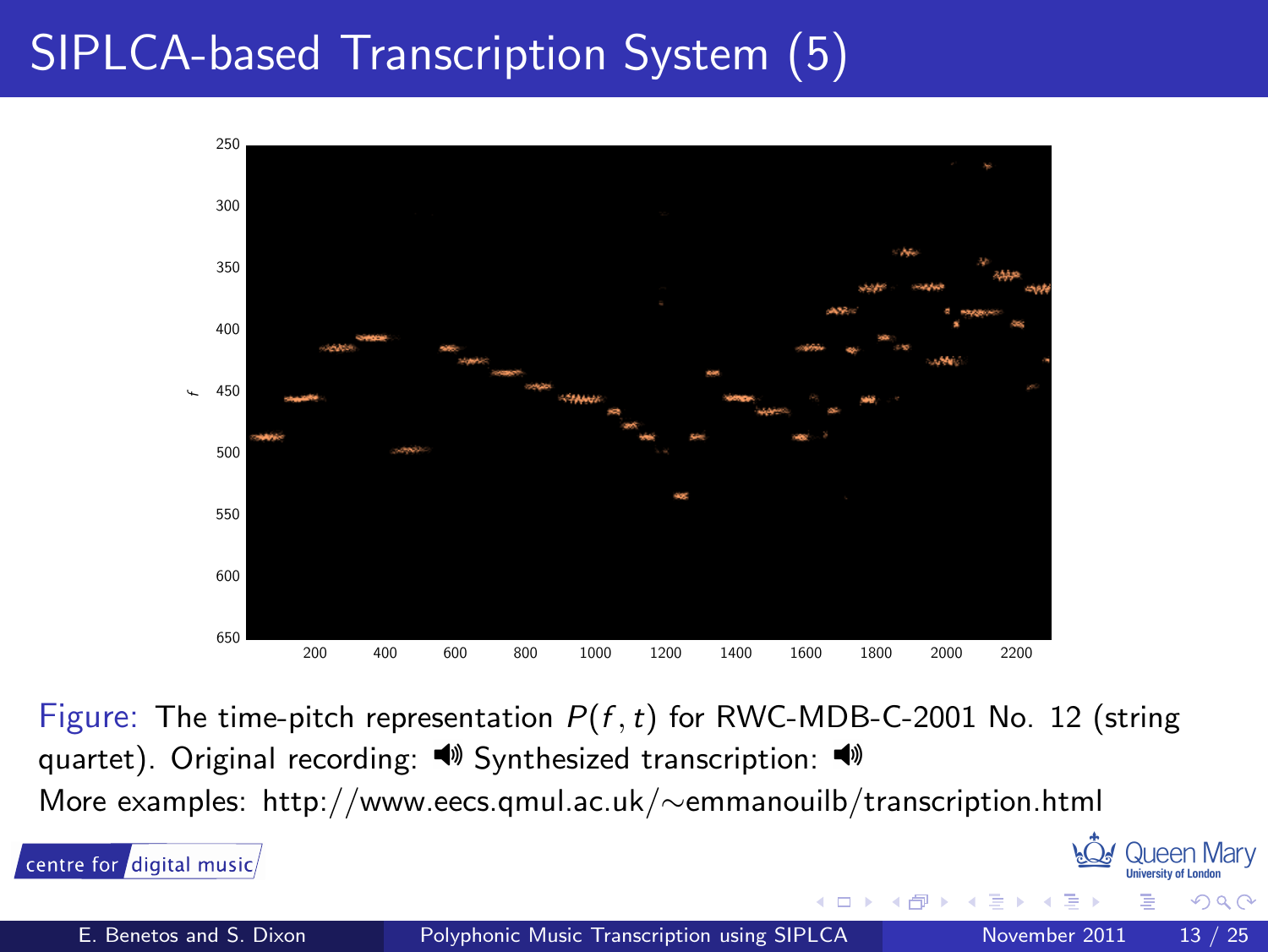## HMM-constrained SIPLCA for pitch detection (1)

Motivation: a musical note could be expressed by a sequence of sound states (e.g. attack, transient, sustain, decay)



Figure: The CQT spectrogram of a C1 piano note.

centre for digital music

<span id="page-13-0"></span>**100 Queen Mary**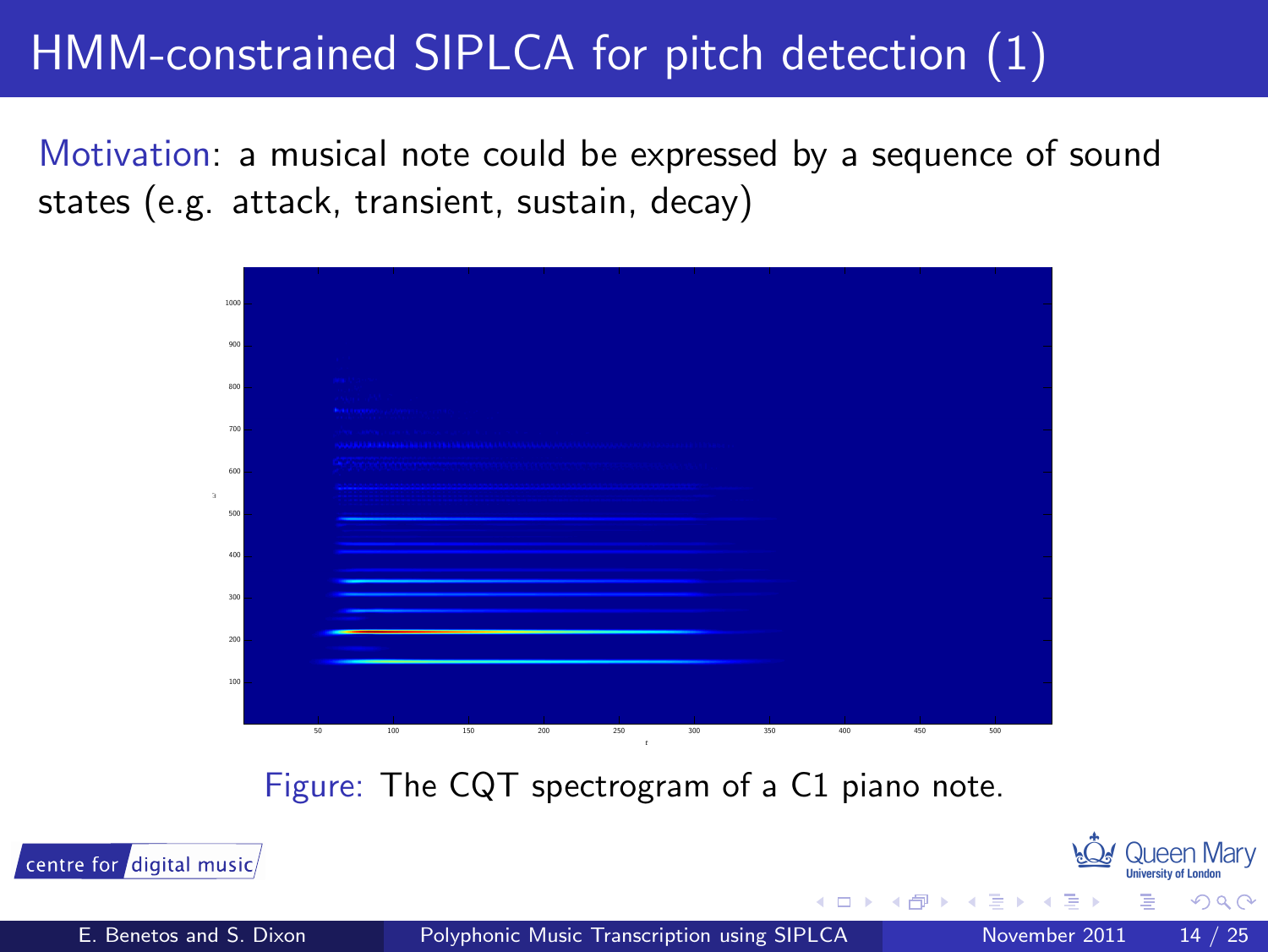#### Related Work:

- Non-negative Hidden Markov Model (N-HMM) in Mysore10
- NMF with Markov-chained bases in Nakano10  $\bullet$

Proposed Model:

- E. Benetos and S. Dixon, "A temporally-constrained convolutive probabilistic model for pitch detection", in WASPAA 2011.
- Goal: represent produced notes as a sequence of sound state spectral templates, also shifted across log-frequency
- Attempt to address current drawbacks of spectrogram factorization-based methods for pitch estimation

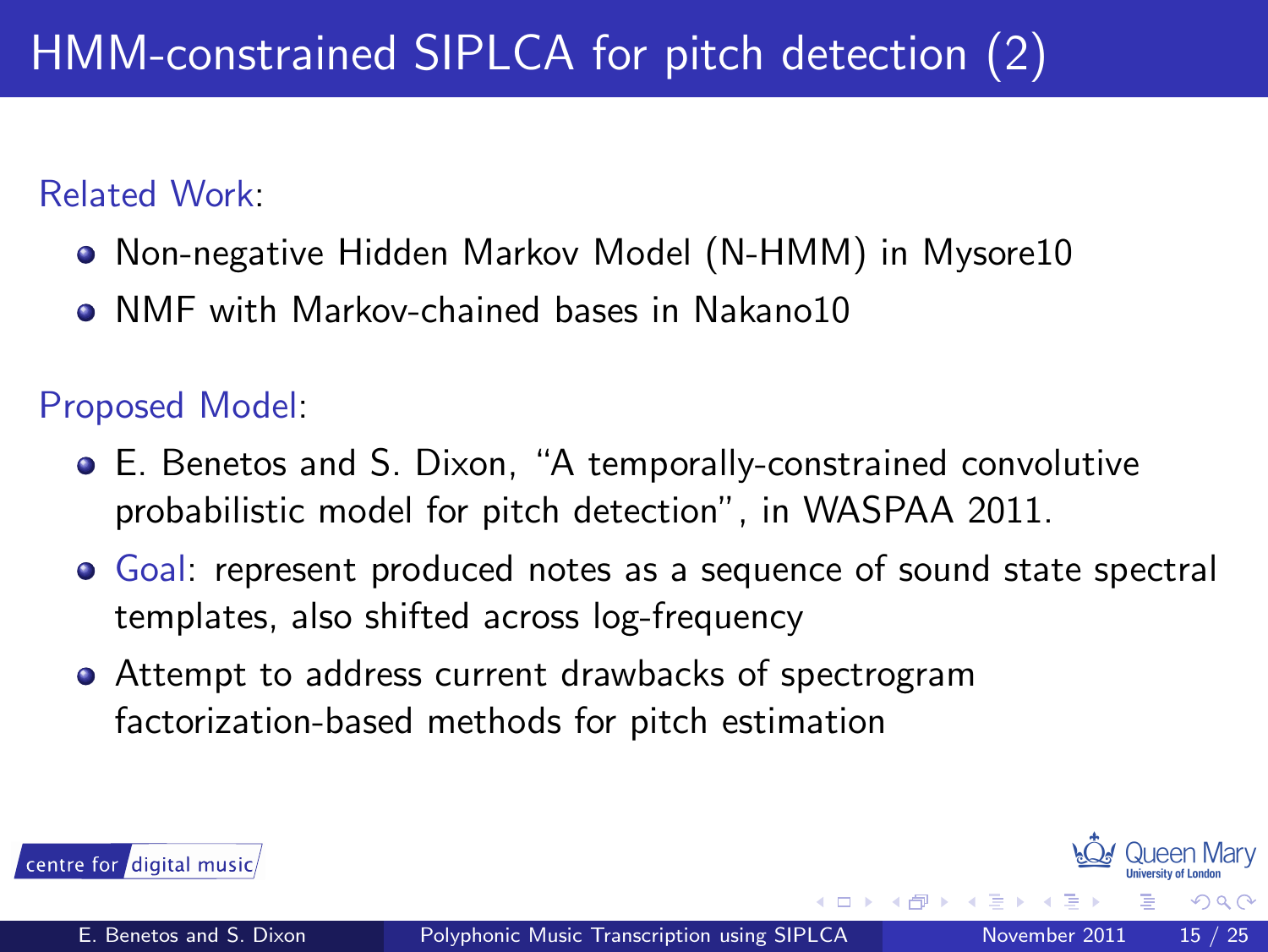## HMM-constrained SIPLCA for pitch detection (3)

- Model: HMM-constrained SIPLCA, where each component corresponds to a sound state
- **•** Formulation:

$$
V_{\omega,t} \approx P(\omega,t) = P(t) \sum_{q_t} P_t(q_t|\bar{\omega}) P(\omega|q_t) *_{\omega} P_t(f|q_t)
$$
 (4)

 $P(\omega, t)$ : log-frequency spectrogram approximation (input spectrogram:  $V_{\omega, t}$ )  $P(t)$ : spectrogram energy  $P_t(q_t|\bar{\omega})$ : time-varying sound state contribution  $P(\omega|q_t)$ : sound state spectral template  $P_t(f | q_t)$ : pitch impulse distribution



 $\Omega$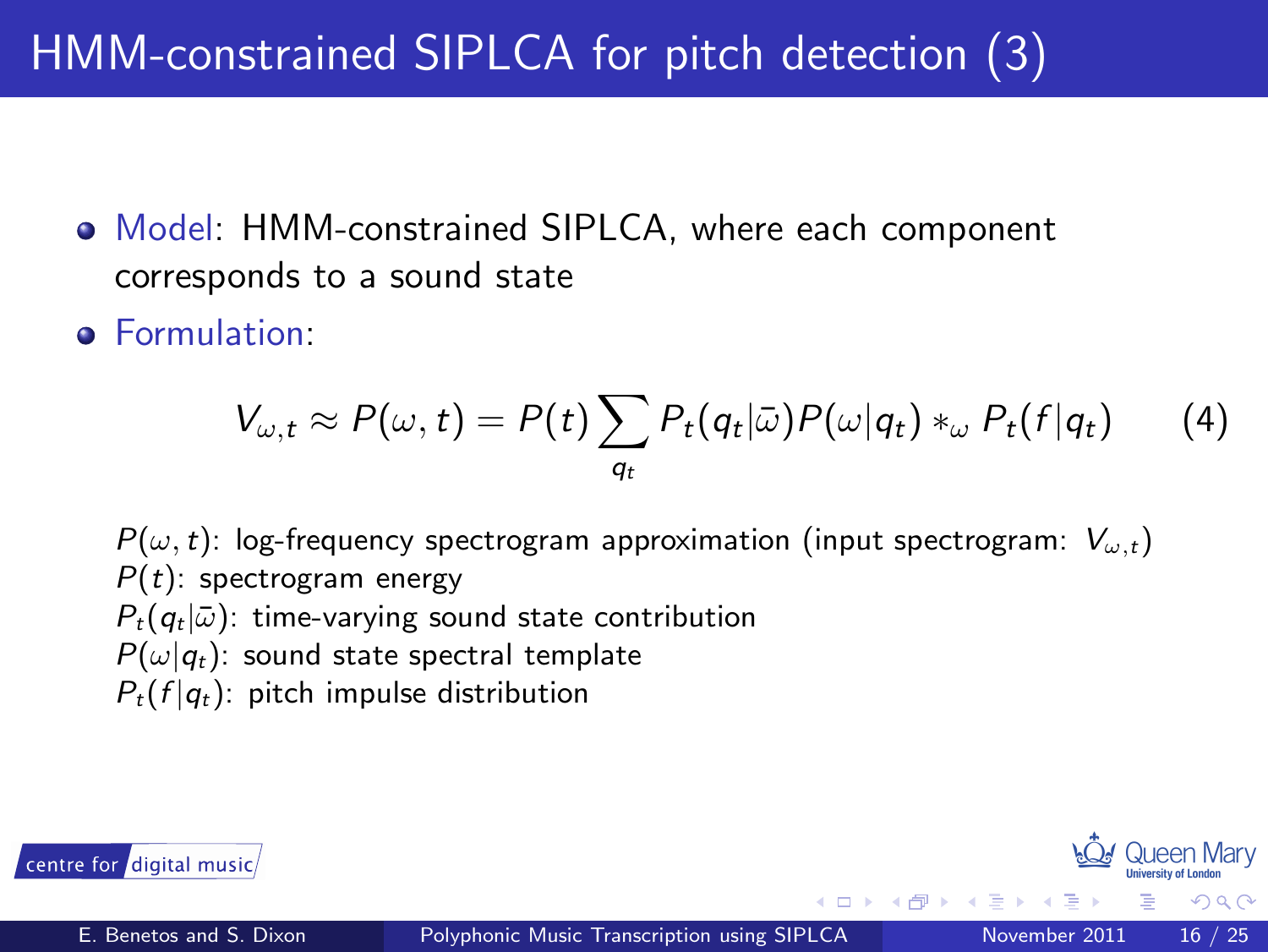### HMM-constrained SIPLCA for pitch detection (4)

**•** Temporal constraints for sound states using HMMs:

$$
P(\bar{\omega}) = \sum_{\bar{q}} \sum_{\bar{r}} P(q_1) \prod_t P(q_{t+1}|q_t) \prod_t P_t(\omega_t|q_t)
$$
(5)

 $P(q_1)$ : state prior distribution  $P(q_{t+1}|q_t)$ : transition probability  $P_t(\omega_t|q_t)$ : time-dependent observation probability

• Observation probability:

$$
P_t(\omega_t|q_t) = 1 - \frac{||P(\omega, t|q_t) - V_{\omega, t}||_2}{\sum_{q_t} ||P(\omega, t|q_t) - V_{\omega, t}||_2}
$$
(6)

Thus, the sound state spectrogram that better approximates the input spectrogram using the  $l^2$  norm has a greater observation probability.

centre for digital music

**100 Queen Mary**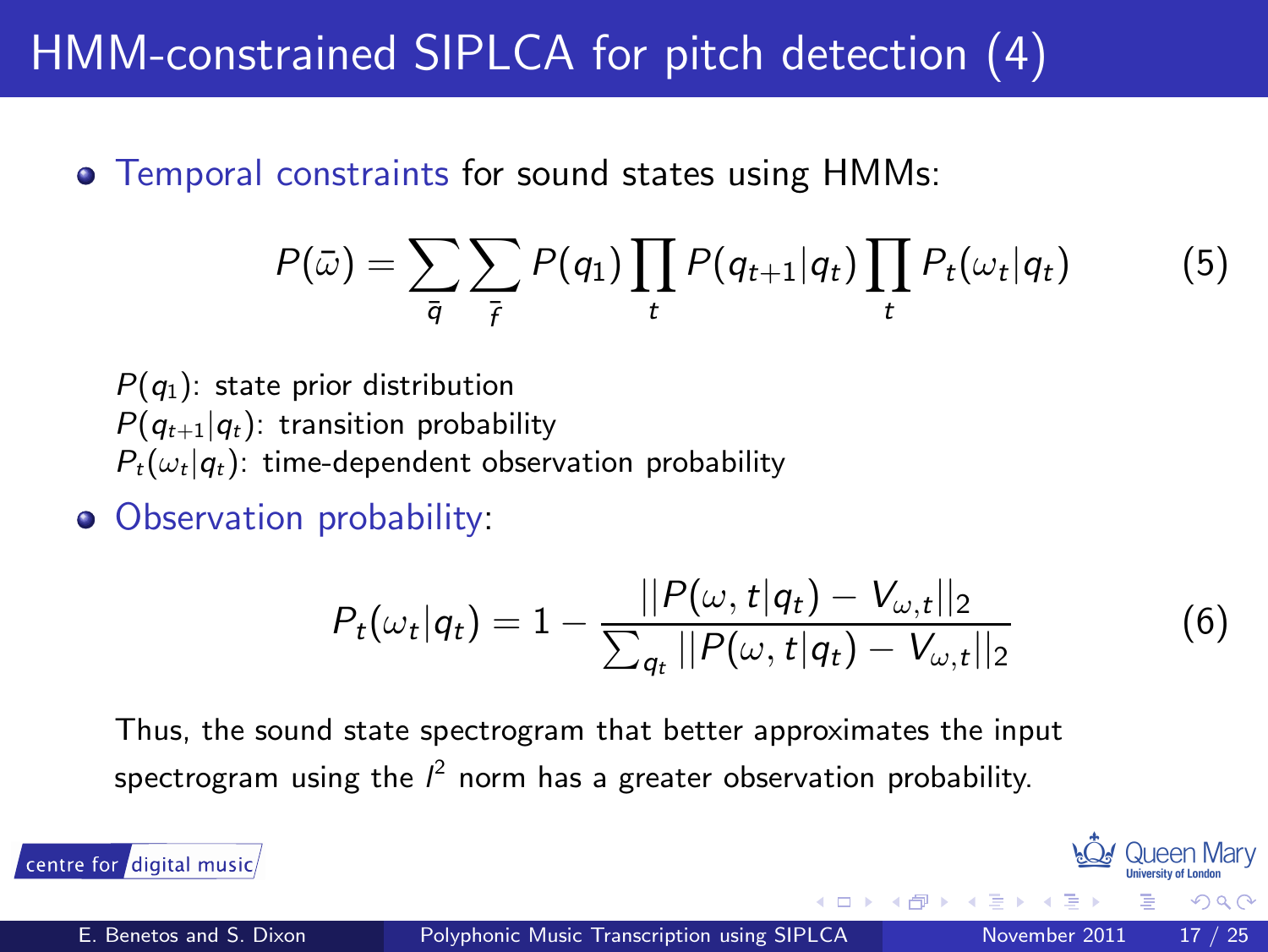- Parameter Estimation: using the EM algorithm
- Update equations are a combination of the SIPLCA update rules and the HMM forward-backward procedure
- **Expectation step:**

$$
P_t(f, q_t|\bar{\omega}) = \frac{P(\omega - f|q_t)P_t(f|q_t)}{\sum_f P(\omega - f|q_t)P_t(f|q_t)} \frac{\alpha_t(q_t)\beta_t(q_t)}{\sum_{q_t} \alpha_t(q_t)\beta_t(q_t)}
$$
(7)

$$
P_t(q_t, q_{t+1}|\bar{\omega}) = \frac{\alpha_t(q_t)P(q_{t+1}|q_t)\beta_{t+1}(q_{t+1})P_t(\omega_{t+1}|q_{t+1})}{\sum_{q_t, q_{t+1}} \alpha_t(q_t)P(q_{t+1}|q_t)\beta_{t+1}(q_{t+1})P_t(\omega_{t+1}|q_{t+1})}
$$
(8)

where  $\alpha_t(q_t)$  and  $\beta_t(q_t)$  are the HMM forward and backward variables.



つQへ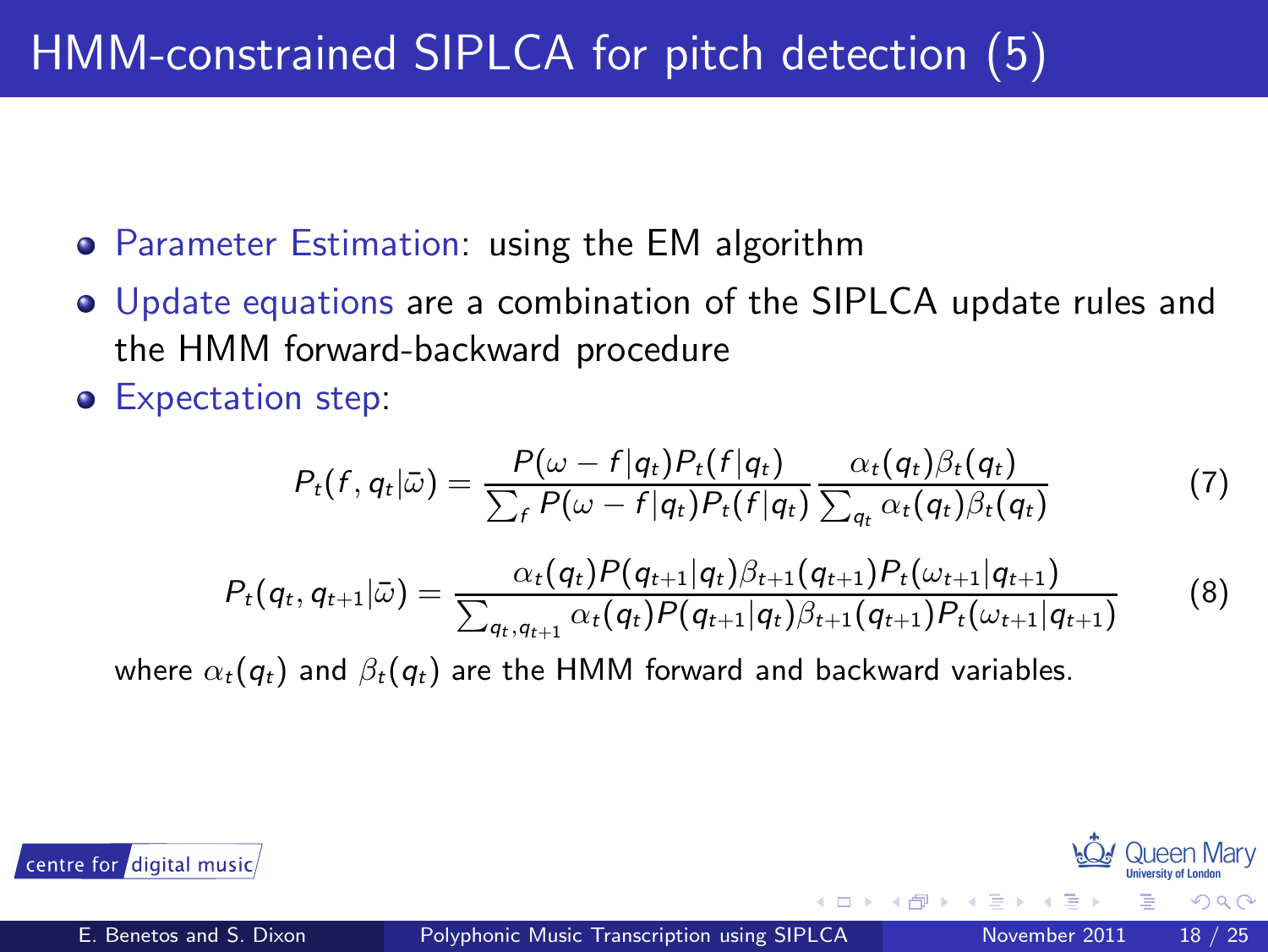#### • Maximization step:

$$
P(\omega|q) = \frac{\sum_{f,t} V_{\omega+f,t} P_t(f,q_t|\omega+f)}{\sum_{\omega,f,t} V_{\omega+f,t} P_t(f,q_t|\omega+f)}
$$
(9)

$$
P_t(f|q_t) = \frac{\sum_{\omega} V_{\omega,t} P_t(f,q_t|\omega)}{\sum_{f,\omega} V_{\omega,t} P_t(f,q_t|\omega)}
$$
(10)

$$
P(q_{t+1}|q_t) = \frac{\sum_t P_t(q_t, q_{t+1}|\bar{\omega})}{\sum_{q_{t+1}} \sum_t P_t(q_t, q_{t+1}|\bar{\omega})}
$$
(11)

$$
P(q_1) = P_1(q_1|\bar{\omega}) \qquad (12)
$$

 $\leftarrow$ 



 $\Omega$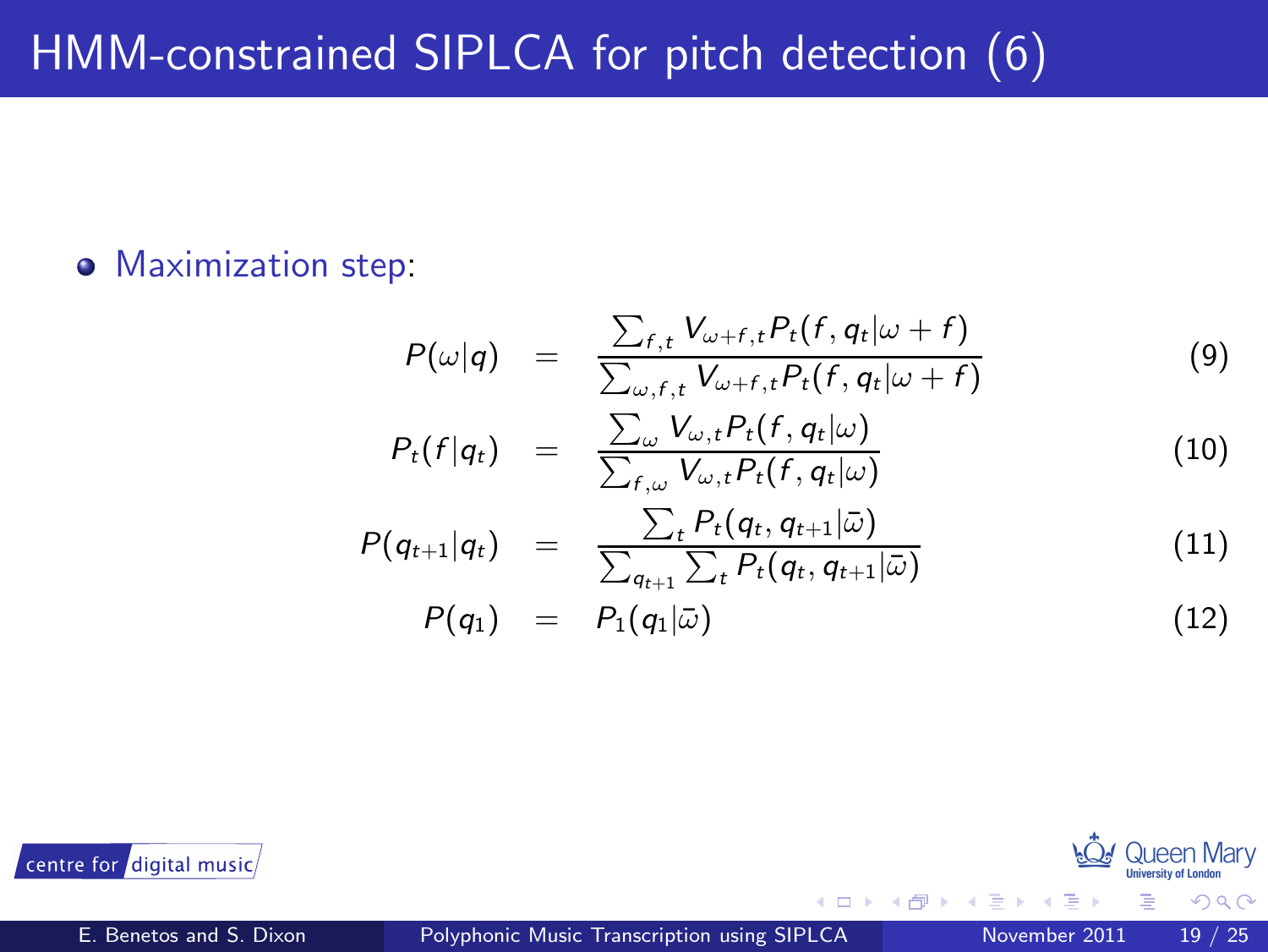## HMM-constrained SIPLCA for pitch detection (7)



Figure: Decomposition of a piano sound (C4) using the proposed model.



centre for digital music

**100 Queen Mary** 

つへへ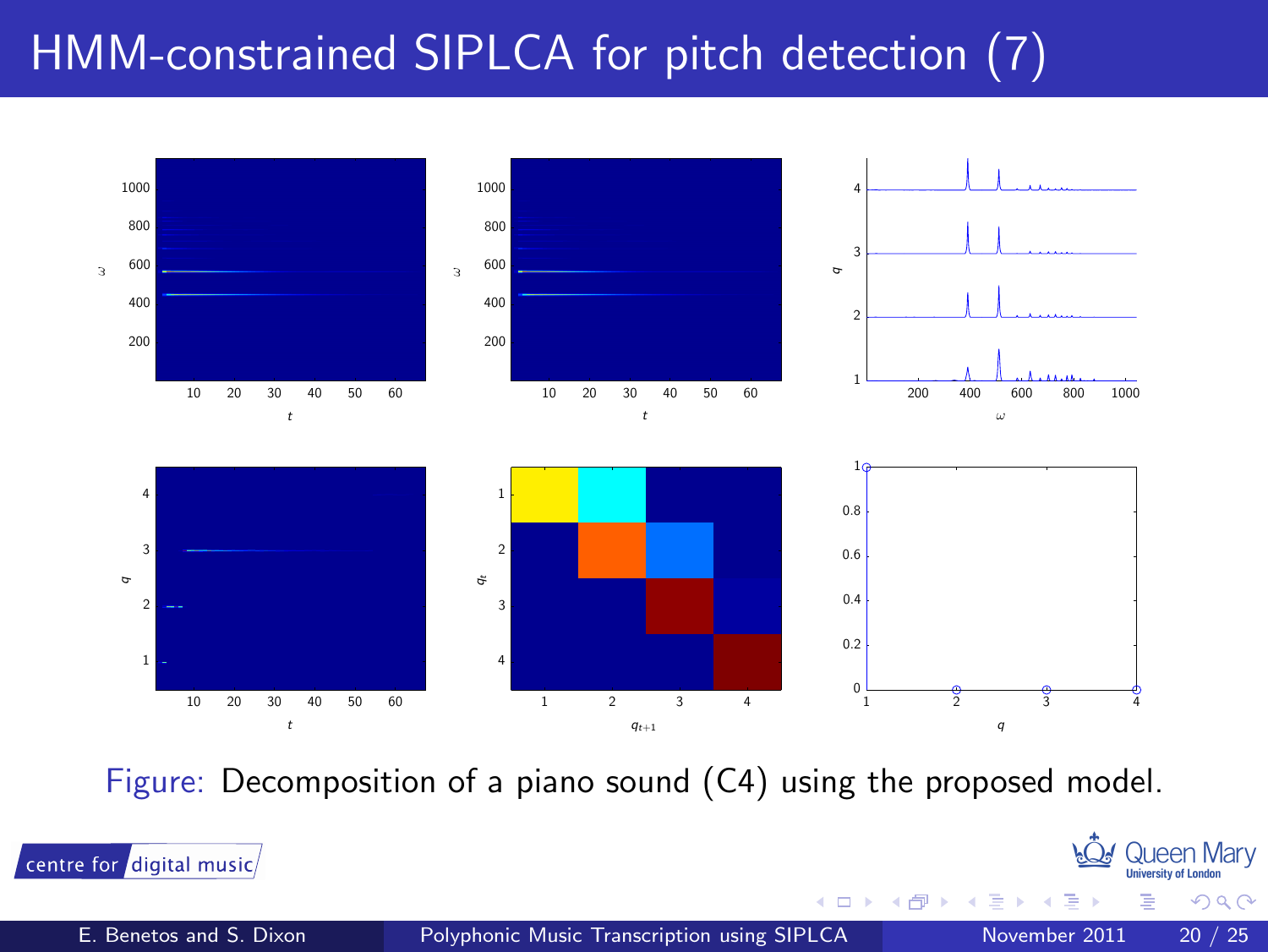### HMM-constrained SIPLCA for pitch detection (8)



Figure: Sound state contribution for a piano melody.



**100 Queen Mary** 

つへへ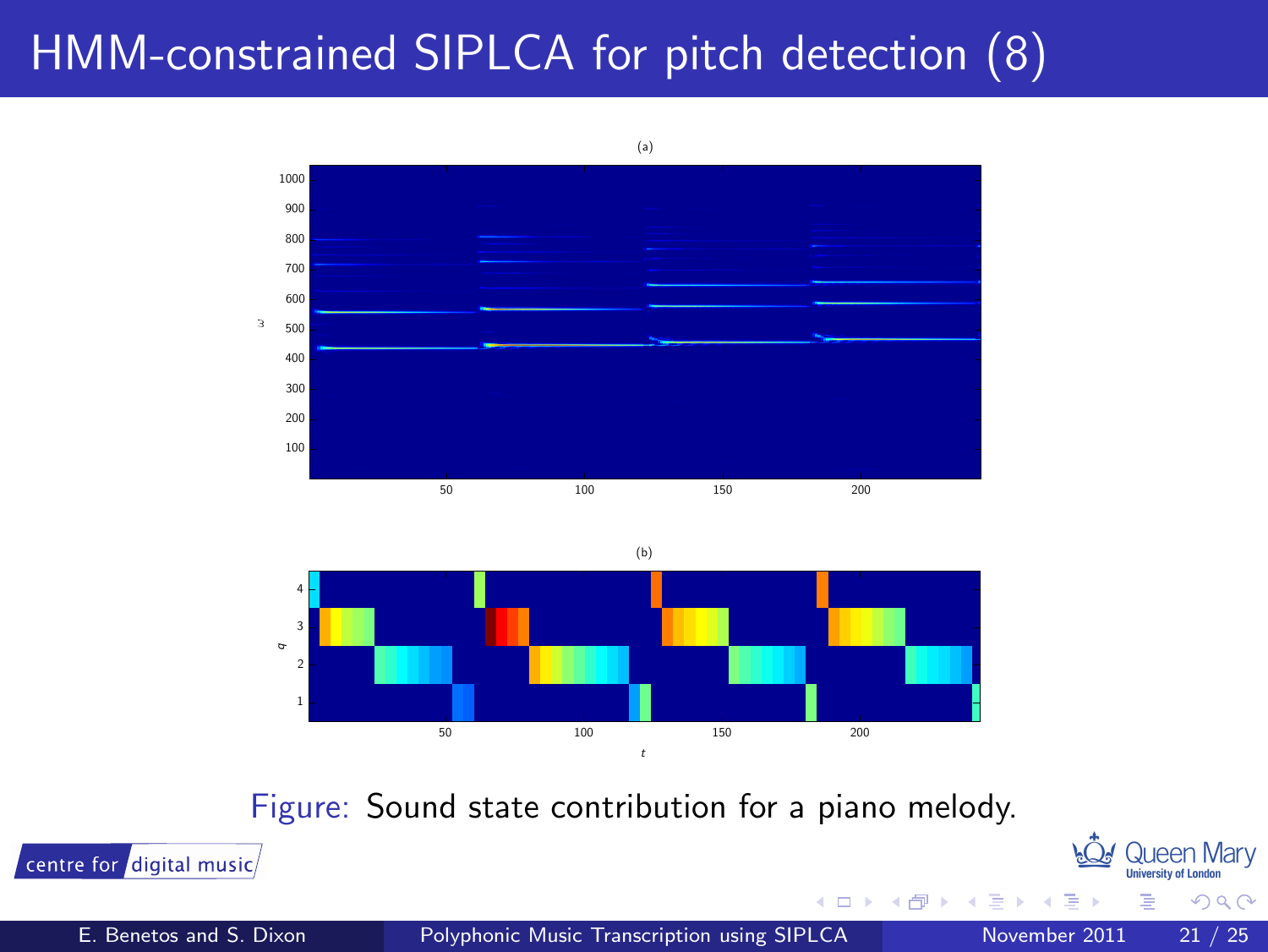## HMM-constrained SIPLCA for multi-pitch detection (1)

- Extending the single-pitch, single-source model for multi-pitch  $\bullet$ detection of multiple instrument sources
- Utilizing multiple pitch-wise HMMs or factorial HMMs



<span id="page-21-0"></span> $\alpha \cap$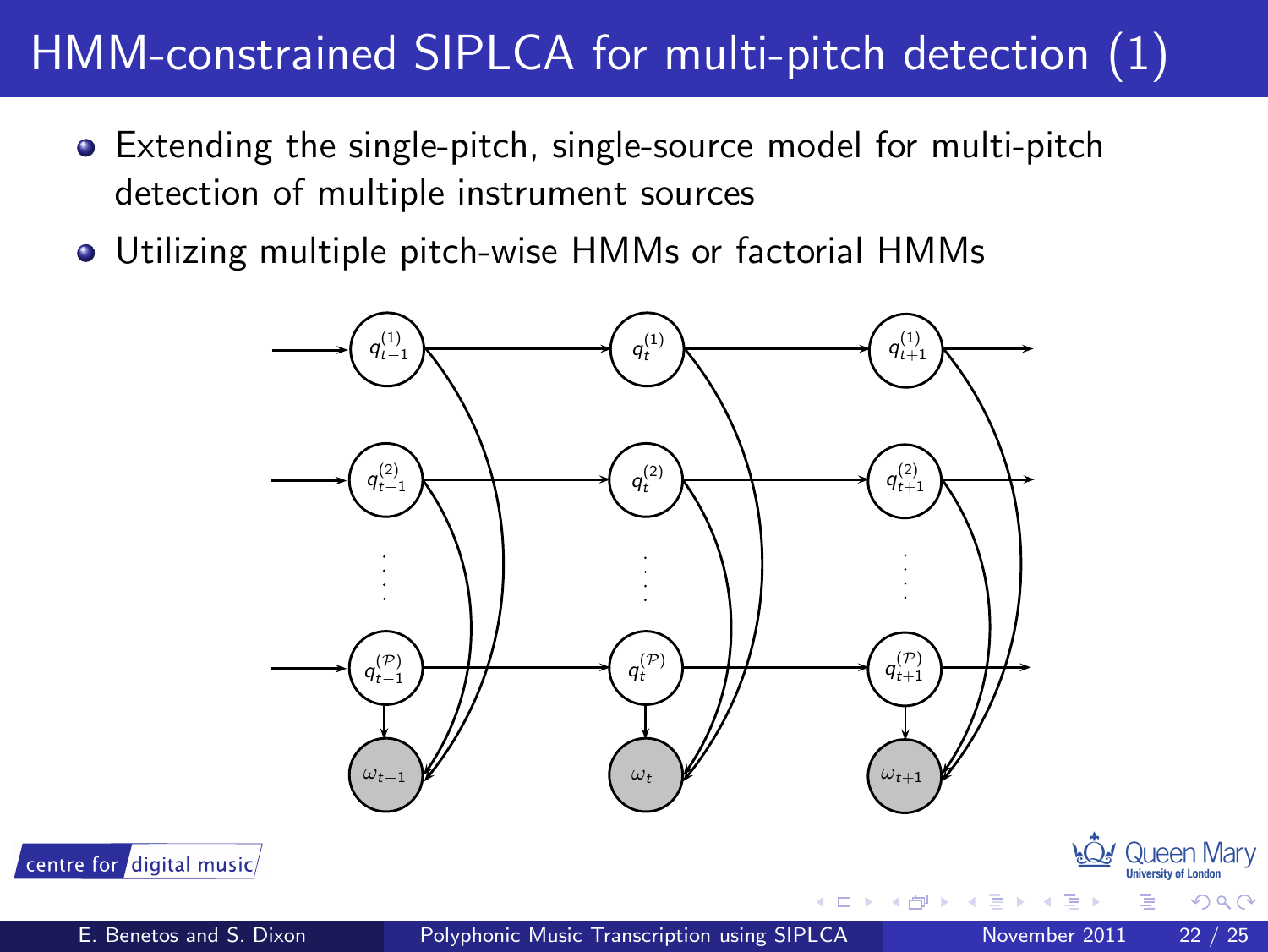# HMM-constrained SIPLCA for multi-pitch detection (2)

- Model: multiple-HMM-constrained SIPLCA  $\bullet$
- Formulation:  $\bullet$

$$
V_{\omega,t} \approx P(\omega, t) =
$$
  
\n
$$
P(t) \sum_{s,p} P_t(p) P_t(s|p) \sum_{q_t^{(p)}} P_t(q_t^{(p)}|p, \bar{\omega}) P(\omega|s, p, q_t^{(p)}) *_{\omega} P_t(f|p)
$$
\n(13)

Temporal constraints through pitch-wise HMMs:

$$
P(\bar{\omega}) = \sum_{\bar{q}^{(p)}} \sum_{\bar{s}} \sum_{\bar{p}} \sum_{\bar{r}} P(q_1^{(p)}) \prod_t P(q_{t+1}^{(p)} | q_t^{(p)}) \prod_t P_t(\omega_t | q_t^{(p)}) \tag{14}
$$

centre for digital music

**100 Queen Mary** 

 $\Omega \cap \Omega$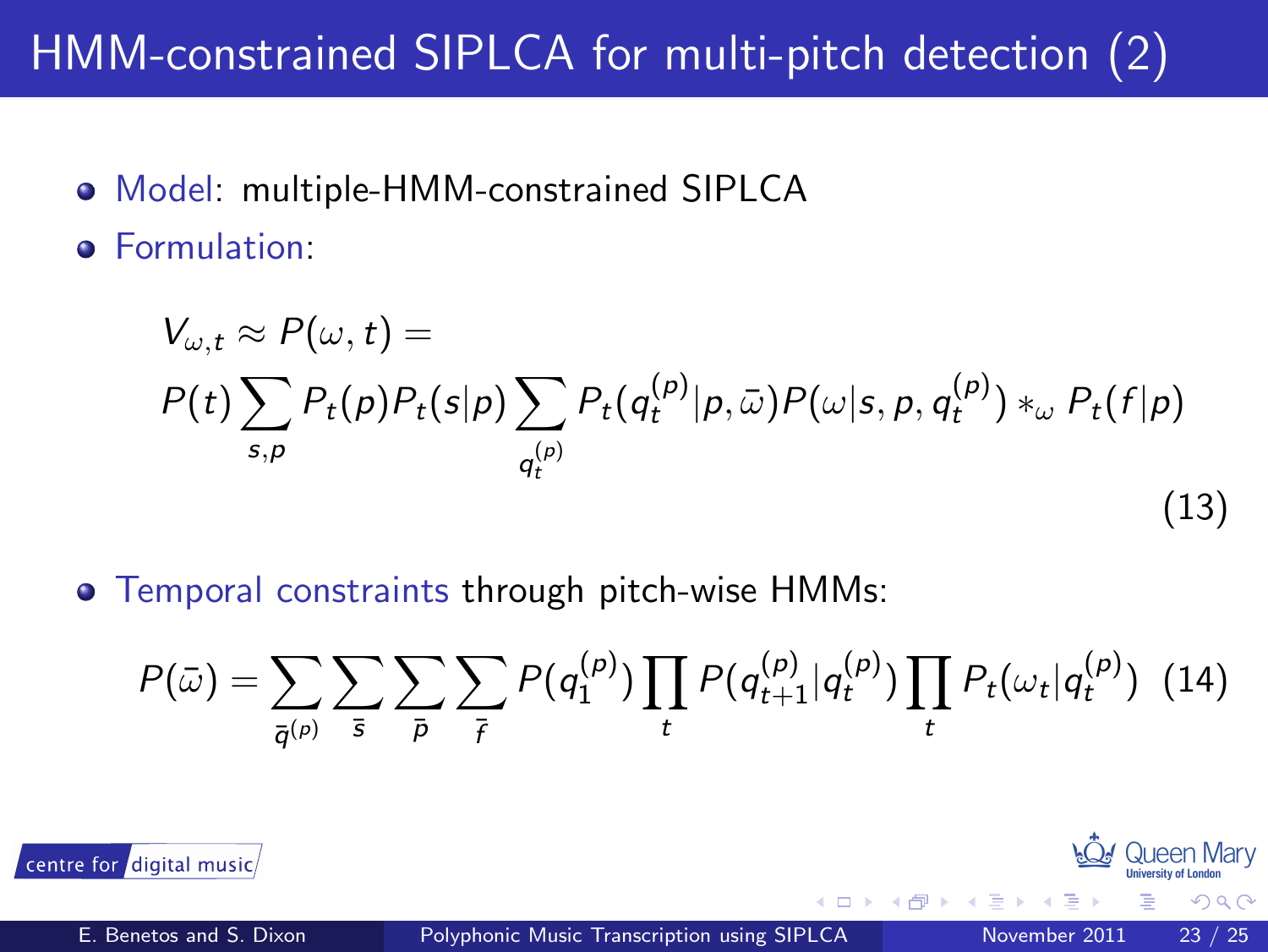## HMM-constrained SIPLCA for multi-pitch detection (3)



Figure: (a) Pitch spectrogram  $P(f, t)$  of an excerpt of "RWC-MDB-J-2001 No. 7" (guitar). (b) The pitch ground truth of the same recording. The abscissa corresponds to 10ms. Original recording:  $\blacklozenge$  Synthesized transcription:  $\blacklozenge$ 



centre for digital music

**100 Queen Mary** 

 $\Omega$   $\Omega$